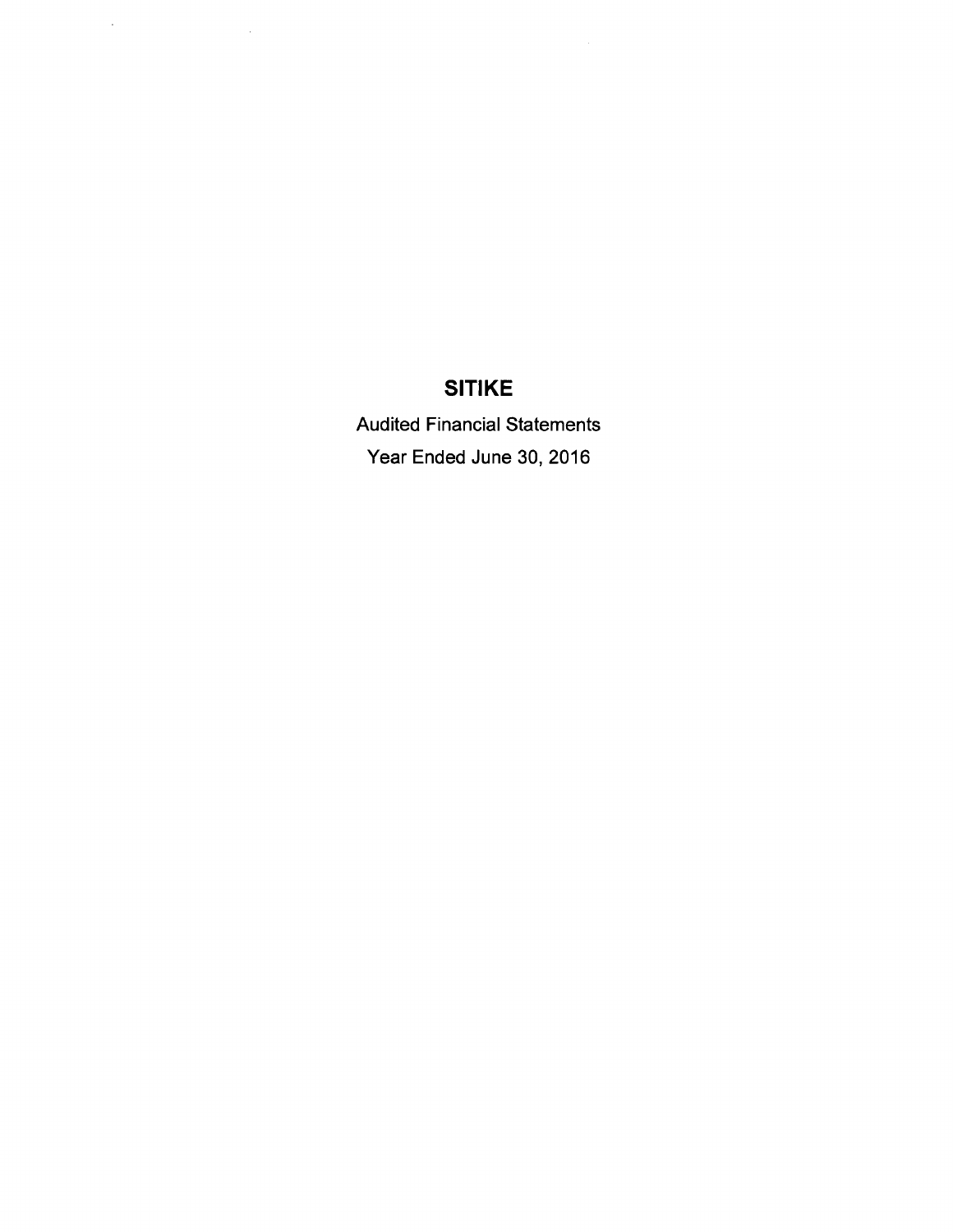## SITIKE

## TABLE OF CONTENTS

|                                                                                                                                                                                                                          | aae |
|--------------------------------------------------------------------------------------------------------------------------------------------------------------------------------------------------------------------------|-----|
| Independent Auditor's Report                                                                                                                                                                                             |     |
| <b>Financial Statements:</b>                                                                                                                                                                                             |     |
| <b>Statement of Financial Position</b>                                                                                                                                                                                   | 3   |
| <b>Statement of Activities</b>                                                                                                                                                                                           | 4   |
| <b>Statement of Functional Expenses</b>                                                                                                                                                                                  | 5   |
| <b>Statement of Cash Flows</b>                                                                                                                                                                                           | 6   |
| <b>Notes to Financial Statements</b>                                                                                                                                                                                     | 7   |
| Independent Auditor's Report on Internal Control over Financial Reporting<br>and on Compliance and Other Matters Based on an Audit of Financial<br>Statements Performed in Accordance with Government Auditing Standards | 12. |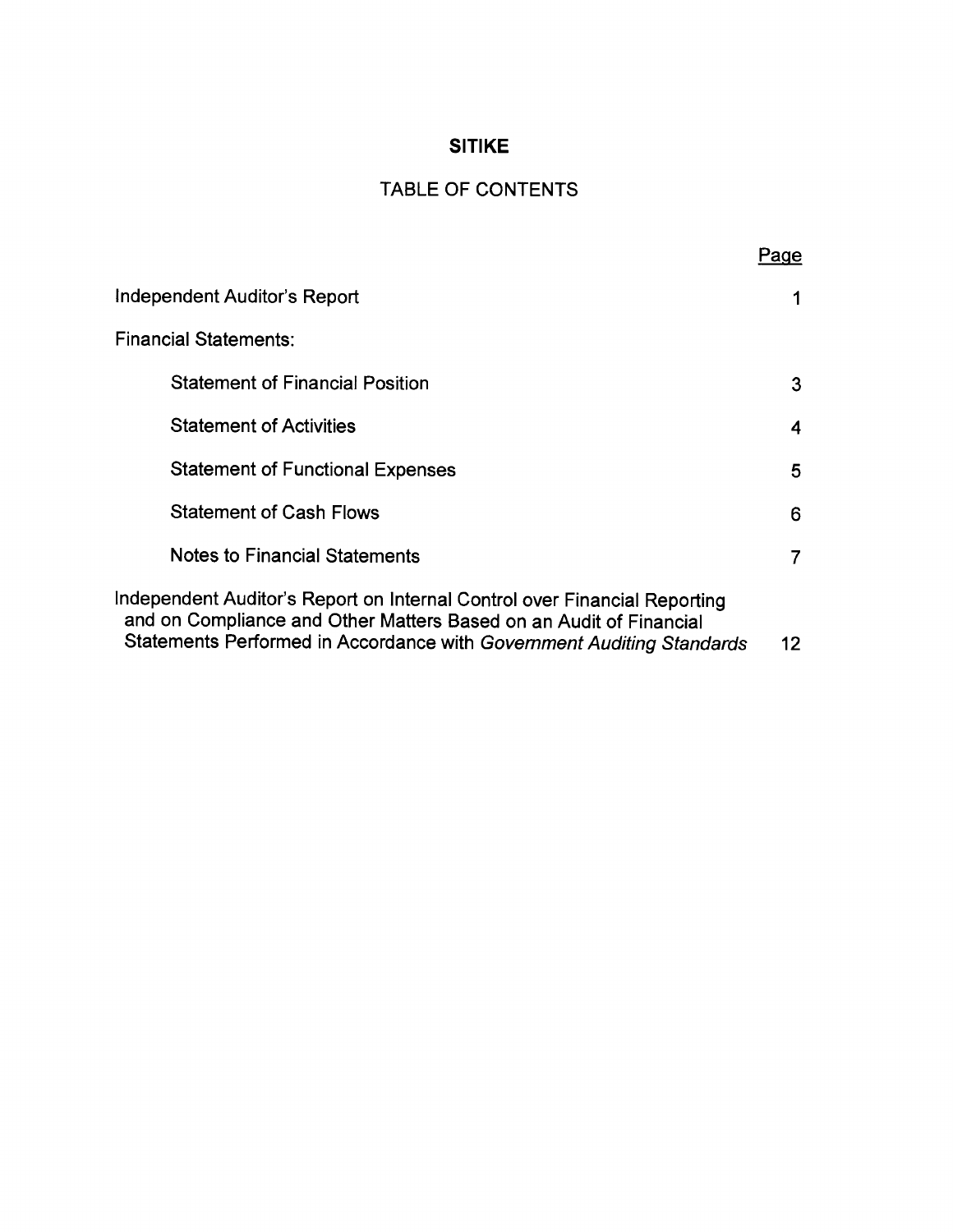

Partners Daniel J. Harrington, CPA Bruce J. Wright, CPA Michael J. Ellingson, CPA Principal Mitchell Richstone, CPA

## INDEPENDENT AUDITOR'S REPORT

To the Board of Directors **Sitike** 

### Report on the Financial Statements

We have audited the accompanying Financial Statements of Sitike (a California nonprofit organization), which comprise the Statement of Financial Position as of June 30,2016, and the related Statements of Activities, Functional Expenses and Cash FIows for the year then ended, and the related notes to the financial statements.

### Management's Responsibility for the Financial Statements

Management is responsible for the preparation and fair presentation of these financial statements in accordance with accounting principles generally accepted in the United States of America; this includes the design, implementation, and maintenance of interna! control relevant to the preparation and fair presentation of financial statements that are free from material misstatement, whether due to fraud or error.

### **Auditor's Responsibility**

Our responsibility is to express an opinion on these financial statements based on our audit. We conducted our audit in accordance with auditing standards generally accepted in the United States of America and the standards applicable to financial audits contained in Govemment Auditing Sfandards, issued by the Comptroller Genera! of the United States. Those standards require that we plan and perform the audit to obtain reasonable assurance about whether the financial statements are free from material misstatement.

An audit involves performing procedures to obtain audit evidence about the amounts and disclosures in the financial statements. The procedures selected depend on the auditor's judgment, including the assessment of the risks of material misstatement of the financial statements, whether due to fraud or error. In making those risk assessments, the auditor considers internal control relevant to the entity's preparation and fair presentation of the financial statements in order to design audit procedures that are appropriate in the circumstances, but not for the purpose of expressing an opinion

Page 1 of 13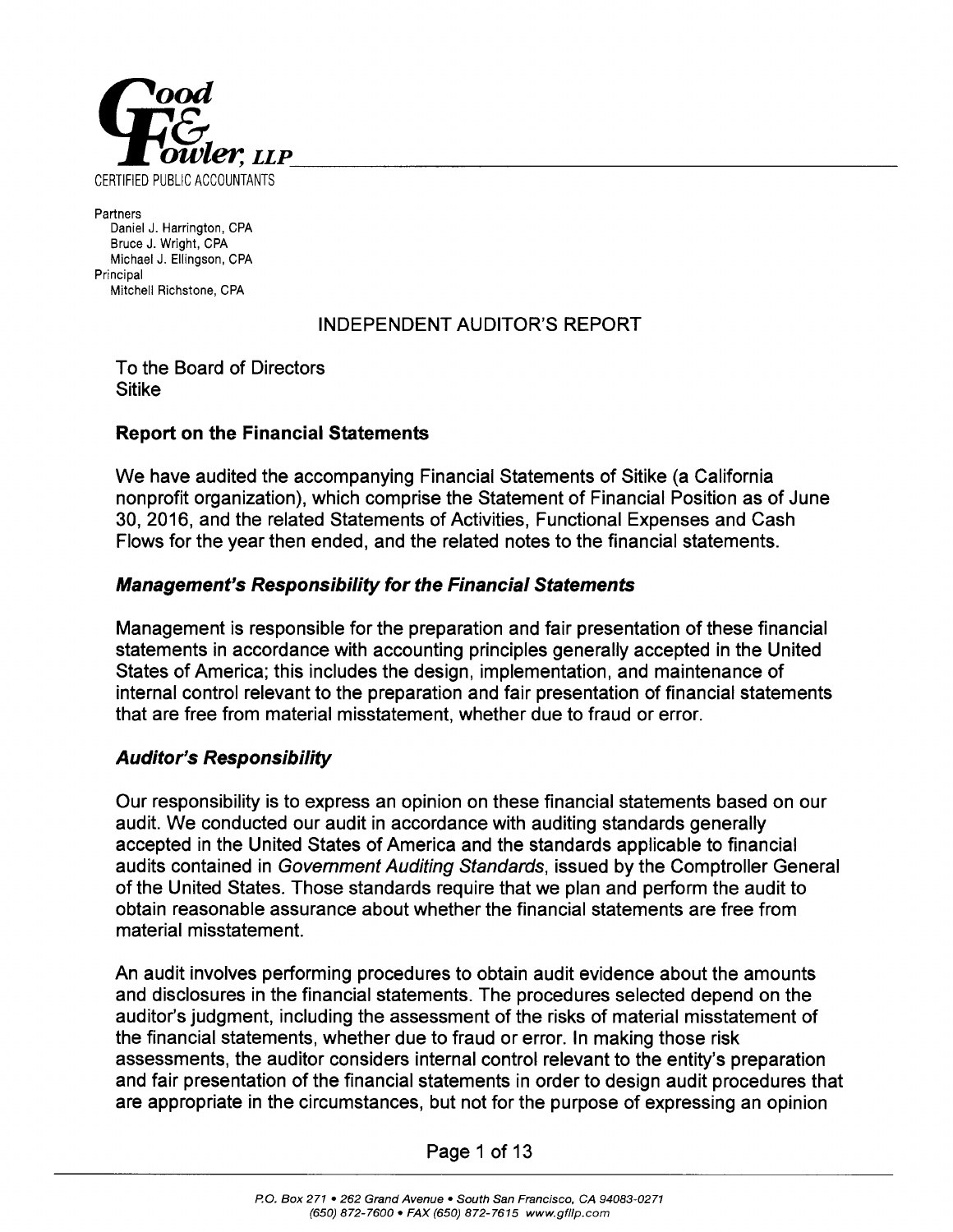### INDEPENDENT AUDITOR'S REPORT (Continued)

on the effectiveness of the entity's internal control. Accordingly, we express no such opinion. An audit also includes evaluating the appropriateness of accounting policies used and the reasonableness of significant accounting estimates made by management, as well as evaluating the overall presentation of the financial statements. We believe that the audit evidence we have obtained is sufficient and appropriate to provide a basis for our audit opinion.

## **Opinion**

ln our opinion, the financial statements referred to above present fairly, in all material respects, the financial position of Sitike as of June 30, 2016, and the changes in its net assets and its cash flows for the year then ended in accordance with accounting principles generally accepted in the United States of America.

## Report on Summarized Comparative lnformation

We have previously audited Sitike's 2015 financial statements, and our report dated August 28,2015, expressed an unmodified opinion on those audited financial statements. !n our opinion, the summarized comparative information presented herein as of and for the year ended June 30,2015, is consistent, in all material respects, with the audited financial statements from which it has been derived.

## Other Reporting Required by Govemment Auditing Standards

ln accordance with Govemment Auditing Sfandards, we have also issued our report dated October 12,2016, on our consideration of Sitike's internal control over financial reporting and on our tests of its compliance with certain provisions of laws, regulations, contracts, and grant agreements and other matters. The purpose of that report is to describe the scope of our testing of internal control over financial reporting and compliance and the results of that testing, and not to provide an opinion on internal control over financial reporting or on compliance. That report is an integral part of an audit performed in accordance with Govemment Auditing Standards in considering Sitike's internal control over financial reporting and compliance.

South San Francisco, California October 12,2016

Food  $\epsilon \otimes \epsilon P$ 



Page 2 of 13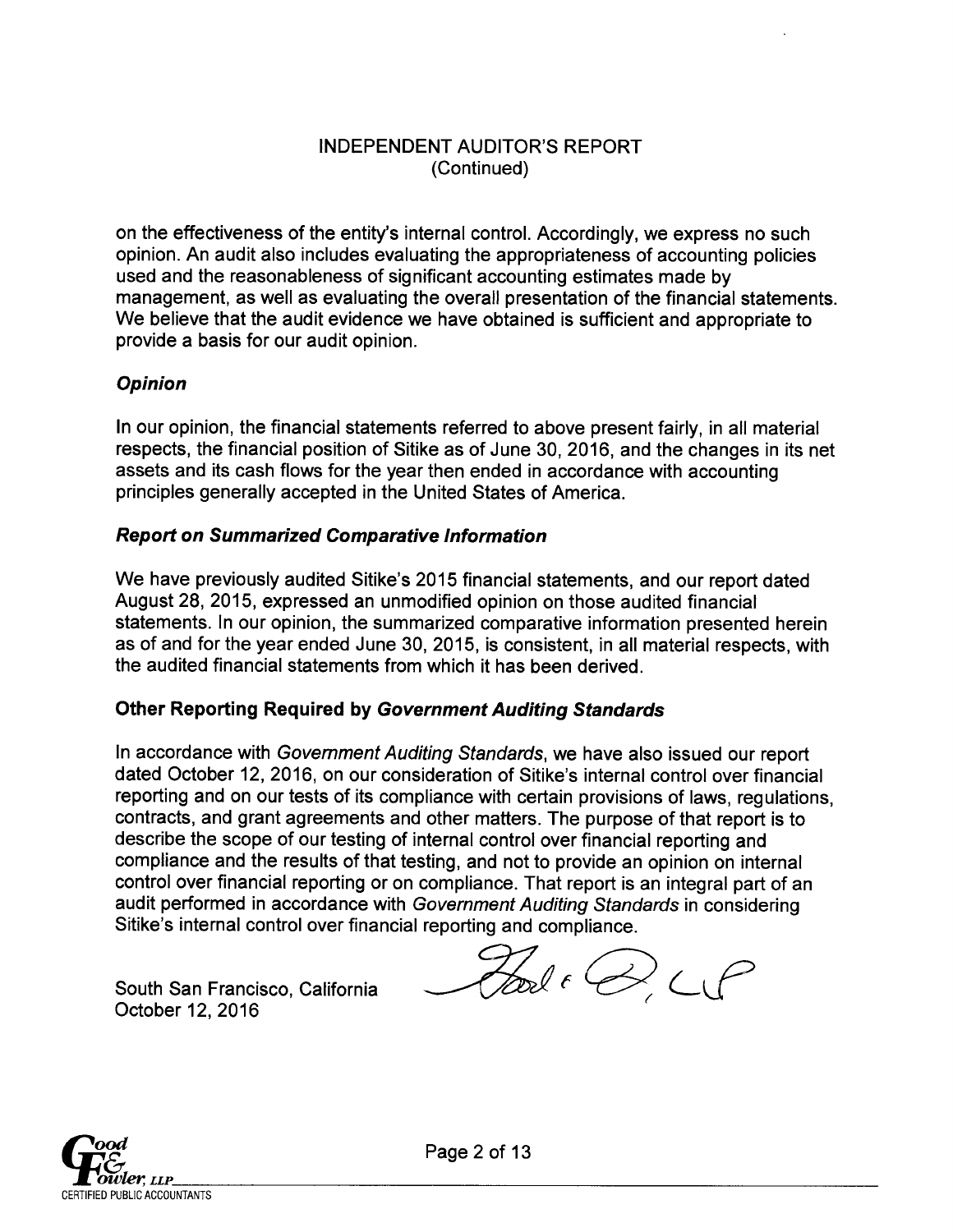## SITIKE Statement of Financial Position June 30, 2016

(With Comparative Totals at June 30, 2015)

|                                      |               | 2016      |              | 2015    |
|--------------------------------------|---------------|-----------|--------------|---------|
|                                      | <b>ASSETS</b> |           |              |         |
| <b>CURRENT ASSETS</b>                |               |           |              |         |
| Cash                                 | Ŝ.            | 265,341   | $\mathbf{s}$ | 227,262 |
| <b>Accounts Receivable</b>           |               | 7,216     |              | 31,071  |
| <b>Prepaid Expenses and Deposits</b> |               | 14,925    |              | 14,173  |
| <b>Total Current Assets</b>          |               | 287,482   |              | 272,506 |
| <b>NONCURRENT ASSETS</b>             |               |           |              |         |
| <b>Certificate of Deposit</b>        |               | 101,333   |              | 100,677 |
| <b>Property and Equipment - Net</b>  |               | 1,273     |              | 1,655   |
| <b>Total Noncurrent Assets</b>       |               | 102,606   |              | 102,332 |
| <b>Total Assets</b>                  | \$            | 390,088   | \$           | 374,838 |
| <b>LIABILITIES AND NET ASSETS</b>    |               |           |              |         |
| <b>CURRENT LIABILITIES</b>           |               |           |              |         |
| <b>Accounts Payable</b>              | \$            | 53,042 \$ |              | 9,523   |
| <b>Accrued Employee Benefits</b>     |               | 12,248    |              | 16,217  |
| Deferred Service Revenue             |               |           |              | 33,150  |

| <b>Total Current Liabilities</b>        | 65,290  | 58,890  |
|-----------------------------------------|---------|---------|
| <b>NET ASSETS</b>                       |         |         |
| Unrestricted                            | 324,798 | 315,948 |
| <b>Total Net Assets</b>                 | 324,798 | 315,948 |
| <b>Total Liabilities and Net Assets</b> | 390,088 | 374,838 |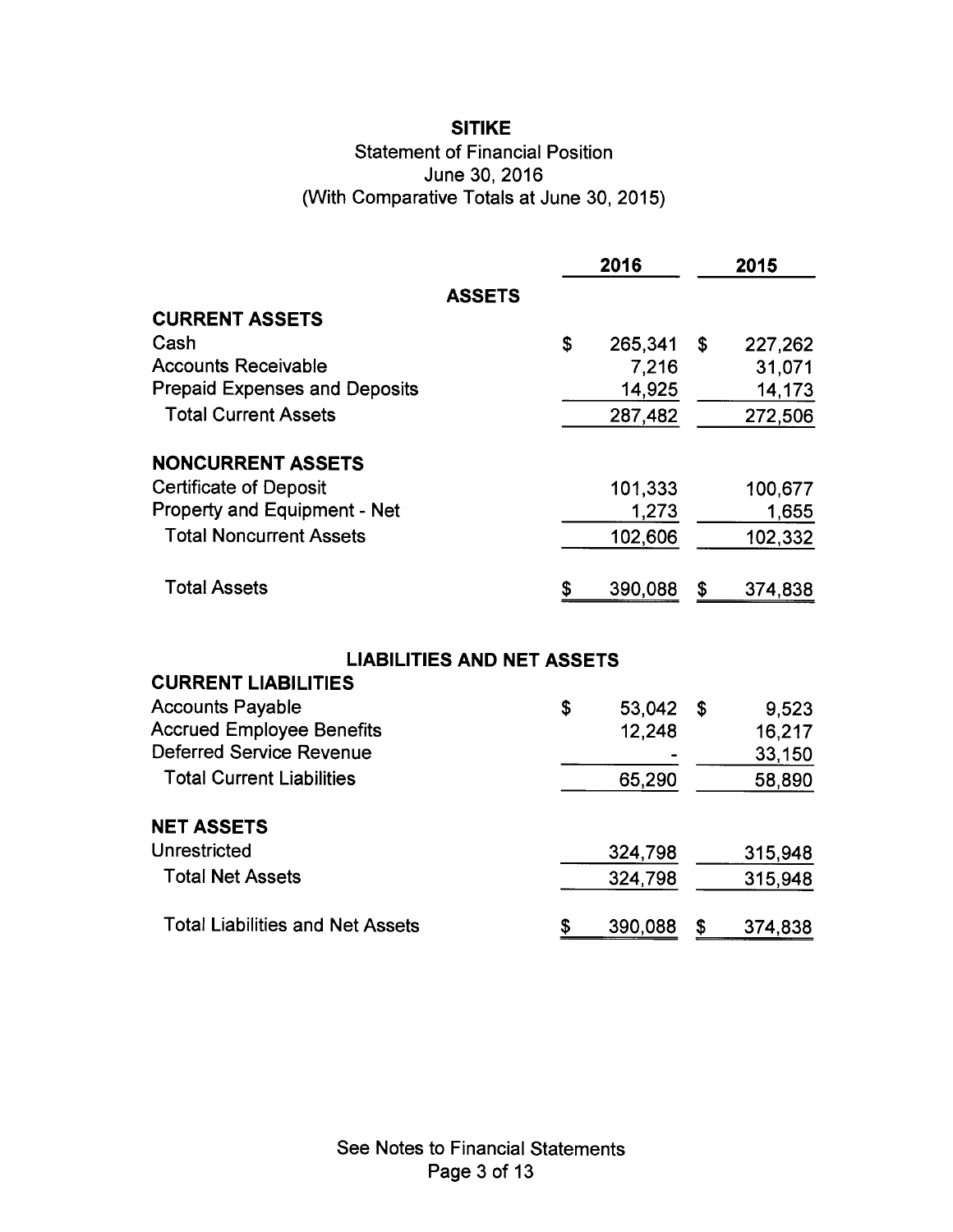### SITIKE Statement of Activities Year Ended June 30, 2016 With Comparative Totals at June 30, 2015)

|                                            |    | <b>Unrestricted</b> | Temporarily<br><b>Restricted</b> |                                | 2016    |    | 2015    |
|--------------------------------------------|----|---------------------|----------------------------------|--------------------------------|---------|----|---------|
| <b>REVENUE AND SUPPORT</b>                 |    |                     |                                  |                                |         |    |         |
| Contracts                                  | S  | 506,876             | \$                               | \$<br>$\overline{\phantom{0}}$ | 506,876 | S  | 530,962 |
| Fees                                       |    | 329,077             |                                  |                                | 329,077 |    | 263,160 |
| <b>Grants and Contributions</b>            |    | 17,534              |                                  |                                | 17.534  |    | 17,368  |
| Interest Income                            |    | 1,061               |                                  |                                | 1,061   |    | 546     |
| Other                                      |    | 36                  |                                  |                                | 36      |    | 16,782  |
| <b>Total Revenue and Support</b>           |    | 854,584             |                                  |                                | 854,584 |    | 828,818 |
| <b>EXPENSES</b>                            |    |                     |                                  |                                |         |    |         |
| <b>Program Services</b>                    |    | 835,460             |                                  |                                | 835,460 |    | 761,513 |
| <b>Supporting Services</b>                 |    |                     |                                  |                                |         |    |         |
| <b>Administration and General Expenses</b> |    | 8,248               |                                  |                                | 8,248   |    | 26.084  |
| <b>Fund Raising</b>                        |    | 2,026               |                                  |                                | 2,026   |    | 2,993   |
| <b>Total Expenses</b>                      |    | 845,734             |                                  |                                | 845,734 |    | 790,590 |
| <b>CHANGE IN NET ASSETS</b>                |    | 8,850               |                                  |                                | 8,850   |    | 38,228  |
| <b>NET ASSETS, Beginning of Year</b>       |    | 315,948             |                                  |                                | 315,948 |    | 277,720 |
| NET ASSETS, End of Year                    | \$ | 324,798             | \$                               |                                | 324,798 | \$ | 315,948 |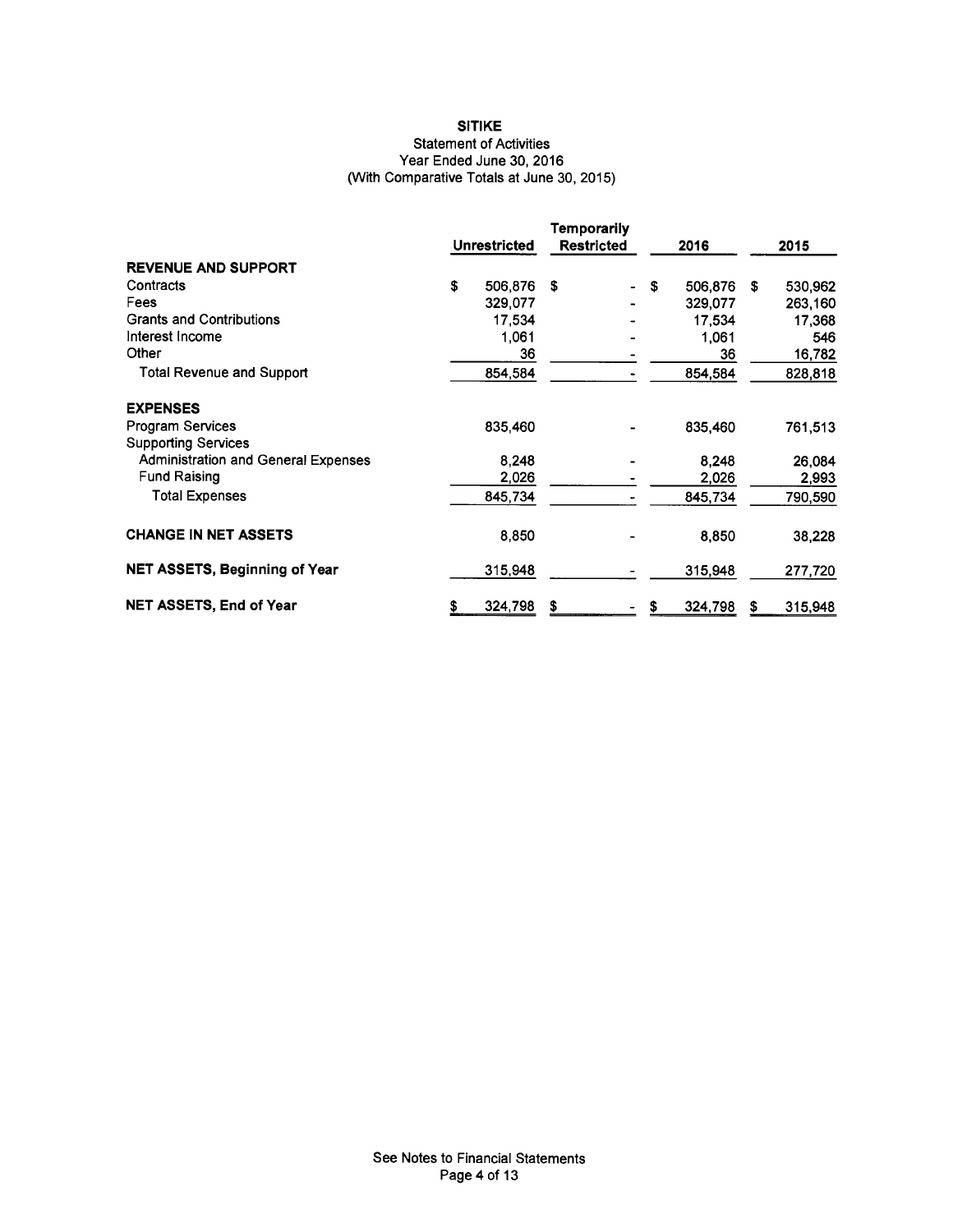#### rpenses<br>!016<br>ne 30. 2015 of Functional Expenses SITIKE<br>| of Functional Expe<br>| inded June 30, 201<br>| tive Totals at June **SITIKE** ent<br>r E mat Stateme<br>Year<br>With Compa)

|                               | <b>Program Services</b> |                                            |                                      |                          |      |                                   |                 |  |                                                          |                                              |     |                                                |                                  |                             |                                 |
|-------------------------------|-------------------------|--------------------------------------------|--------------------------------------|--------------------------|------|-----------------------------------|-----------------|--|----------------------------------------------------------|----------------------------------------------|-----|------------------------------------------------|----------------------------------|-----------------------------|---------------------------------|
|                               |                         | <b>First</b><br><b>Offender</b><br>Program | Drug<br><b>MediCal</b><br><b>IOP</b> | County<br>Nonresidential |      | Women's<br>Intensive<br>Treatment | <b>CalWorks</b> |  | <b>Negotiated</b><br><b>Net Amount</b><br>Nonresidential | <b>Child</b><br><b>Protective</b><br>Service |     | <b>Deferred</b><br><b>Entry of</b><br>Judgment | Co-Occurring<br><b>Disorders</b> | <b>Domestic</b><br>Violence | <b>Drug Court</b><br>Outpatient |
| <b>Salaries and Benefits</b>  | s                       | 143.847 \$                                 | 106,658 \$                           | 110.925 \$               |      | $36,591$ \$                       | 33,466 \$       |  | 38,944 \$                                                | 27,608 \$                                    |     | 20,331 S                                       | 22.709 \$                        | $10,471$ \$                 | 9,203                           |
| Occupancy Expense             |                         | 25,200                                     | 17,620                               | 6,324                    |      | 6,094                             | 2,908           |  | 3,456                                                    | 850                                          |     | 3,808                                          |                                  | 1.104                       | 1,200                           |
| <b>Client Transportation</b>  |                         | 163                                        | 42.321                               | 43                       |      | 7,797                             | 9,323           |  | 16                                                       |                                              |     | 10                                             | 10                               | 125                         |                                 |
| <b>Professional Fees</b>      |                         | 3,880                                      | 13,187                               | 1,634                    |      | 1,290                             | 1.033           |  | 516                                                      | 403                                          |     | 421                                            | 405                              | 307                         | 193                             |
| <b>Drug Testing</b>           |                         |                                            |                                      | 193                      |      | 4,528                             |                 |  |                                                          | 13,296                                       |     | 4,135                                          |                                  |                             |                                 |
| <b>Monitoring Fees</b>        |                         | 19,358                                     |                                      |                          |      |                                   |                 |  |                                                          |                                              |     | 1,520                                          |                                  |                             |                                 |
| <b>Utilities</b>              |                         | 6,635                                      | 4,711                                | 1.755                    |      | 1,925                             | 807             |  | 1,005                                                    | 325                                          |     | 754                                            |                                  | 375                         | 100                             |
| Supplies and Equipment Leases |                         | 5,677                                      | 3,604                                | 1,544                    |      | 1,812                             | 689             |  | 562                                                      | 417                                          |     | 421                                            | 127                              | 421                         | 293                             |
| Telephone                     |                         | 2,773                                      | 1,813                                | 669                      |      | 613                               | 294             |  | 219                                                      | 142                                          |     | 294                                            |                                  | 294                         | 168                             |
| Insurance                     |                         | 2,368                                      | 1,644                                | 693                      |      | 707                               | 483             |  | 275                                                      | 134                                          |     | 275                                            | 64                               | 205                         |                                 |
| Licenses and Fees             |                         | 2.174                                      | 219                                  | 748                      |      | 2,090                             | 383             |  | 255                                                      |                                              |     | 255                                            |                                  | 439                         | 109                             |
| Repairs and Maintenance       |                         | 2,271                                      | 1,590                                | 581                      |      | 598                               | 258             |  | 258                                                      | 60                                           |     | 258                                            | 258                              | 127                         | 50                              |
| <b>Food Supplies</b>          |                         |                                            | 2.286                                |                          |      | 735                               | 578             |  |                                                          |                                              |     |                                                |                                  |                             |                                 |
| <b>Staff Training</b>         |                         | 48                                         | 48                                   | 78                       |      | 294                               | 60              |  | 24                                                       |                                              |     | 18                                             |                                  | 512                         | 6.                              |
| <b>Board Expense</b>          |                         | 37                                         | 6                                    | 21                       |      | 31                                |                 |  |                                                          |                                              |     |                                                |                                  |                             |                                 |
| Website<br>Depreciation       |                         | 196                                        | 128                                  | 84                       |      | 28                                | 16              |  | 44                                                       |                                              |     | 21                                             |                                  | 10                          |                                 |
| <b>Total Expenses</b>         |                         | 214,627                                    | 195,835<br>s.                        | 125.292                  | - 55 | 65,133                            | 50,302          |  | 45,582                                                   | 43,240                                       | - 5 | 32,527                                         | 23,573                           | 14,394                      | 11,322                          |

|                                      | <b>Program Services</b> |                     |                   |                                      |                                                  |                          |                          |  | <b>Supporting Services</b>      |                                            |  |                                         |     |                 |                      |                      |
|--------------------------------------|-------------------------|---------------------|-------------------|--------------------------------------|--------------------------------------------------|--------------------------|--------------------------|--|---------------------------------|--------------------------------------------|--|-----------------------------------------|-----|-----------------|----------------------|----------------------|
|                                      |                         | Anger<br>Management | P36<br>Outpatient | Drug<br><b>MediCal</b><br><b>ODF</b> | Criminal<br><b>Justice</b><br><b>Realignment</b> |                          | Women's<br>Drug<br>Court |  | <b>Drug</b><br><b>Education</b> | <b>Total</b><br>Program<br><b>Services</b> |  | <b>Administration</b><br>and<br>General |     | Fund<br>Raising | <b>Total</b><br>2016 | <b>Total</b><br>2015 |
| <b>Salaries and Benefits</b>         | s                       | 3,279               | $2,357$ \$<br>- 3 | 1,294                                | $1,280$ \$<br>- \$                               |                          | 515S                     |  | 385S                            | 569,863 \$                                 |  | 5,559                                   | - 3 | 1,861 \$        | 577,283 \$           | 527,794              |
| Occupancy Expense                    |                         | 696                 | 404               | 48                                   | 500                                              |                          | 24                       |  | $\sim$                          | 70,236                                     |  | 68                                      |     |                 | 70,304               | 70,304               |
| <b>Client Transportation</b>         |                         |                     |                   |                                      |                                                  |                          |                          |  |                                 | 59,808                                     |  | 58                                      |     |                 | 59,866               | 58,513               |
| <b>Professional Fees</b>             |                         | 26                  | 65                | 1,344                                | 100                                              |                          |                          |  | $\blacksquare$                  | 24,810                                     |  | 218                                     |     | 84              | 25,112               | 22,882               |
| Drug Testing                         |                         |                     |                   |                                      |                                                  | $\overline{\phantom{0}}$ |                          |  |                                 | 22,152                                     |  |                                         |     |                 | 22,152               | 24,128               |
| <b>Monitoring Fees</b>               |                         |                     |                   |                                      |                                                  |                          |                          |  | $\overline{\phantom{0}}$        | 20,878                                     |  |                                         |     |                 | 20,878               | 18,591               |
| <b>Utilities</b>                     |                         | 184                 | 275               | 51                                   |                                                  |                          |                          |  |                                 | 18,903                                     |  | 139                                     |     |                 | 19,042               | 16,413               |
| <b>Supplies and Equipment Leases</b> |                         |                     | 212               | $\overline{\phantom{a}}$             | 63                                               |                          | 41                       |  |                                 | 15,883                                     |  | 166                                     |     | 69              | 16,118               | 16,168               |
| Telephone                            |                         |                     | 119               | ۰.                                   |                                                  | $\overline{\phantom{a}}$ | 35                       |  |                                 | 7,433                                      |  | 80                                      |     |                 | 7,513                | 6,390                |
| Insurance                            |                         |                     | 64                |                                      |                                                  |                          |                          |  |                                 | 6,920                                      |  | 57                                      |     |                 | 6.977                | 6,997                |
| Licenses and Fees                    |                         |                     | 34                |                                      |                                                  | $\blacksquare$           | 14                       |  |                                 | 6,720                                      |  | 68                                      |     |                 | 6,788                | 9,688                |
| <b>Repairs and Maintenance</b>       |                         | 60                  | 77                |                                      |                                                  | $\overline{\phantom{0}}$ | 12                       |  |                                 | 6,458                                      |  | 45                                      |     |                 | 6,503                | 5,962                |
| <b>Food Supplies</b>                 |                         |                     |                   |                                      |                                                  |                          | 27                       |  |                                 | 3,626                                      |  | 21                                      |     |                 | 3,647                | 4,604                |
| <b>Staff Training</b>                |                         |                     | 12                |                                      |                                                  |                          |                          |  |                                 | 1,100                                      |  | 585                                     |     |                 | 1,685                | 350                  |
| <b>Board Expense</b>                 |                         |                     |                   |                                      |                                                  |                          |                          |  |                                 | 117                                        |  | 797                                     |     | 12              | 926                  | 816                  |
| Website                              |                         | ь                   | 11                |                                      |                                                  |                          |                          |  |                                 | 553                                        |  | a                                       |     |                 | 558                  | 110                  |
| Depreciation                         |                         |                     |                   |                                      |                                                  |                          |                          |  |                                 |                                            |  | 382                                     |     |                 | 382                  | 880                  |
| <b>Total Expenses</b>                |                         | 4.250               | 3.630             | 2,737                                | 1,943                                            |                          | 688                      |  | 385                             | 835,460                                    |  | 8,248                                   |     | 2.026           | 845,734              | 790,590              |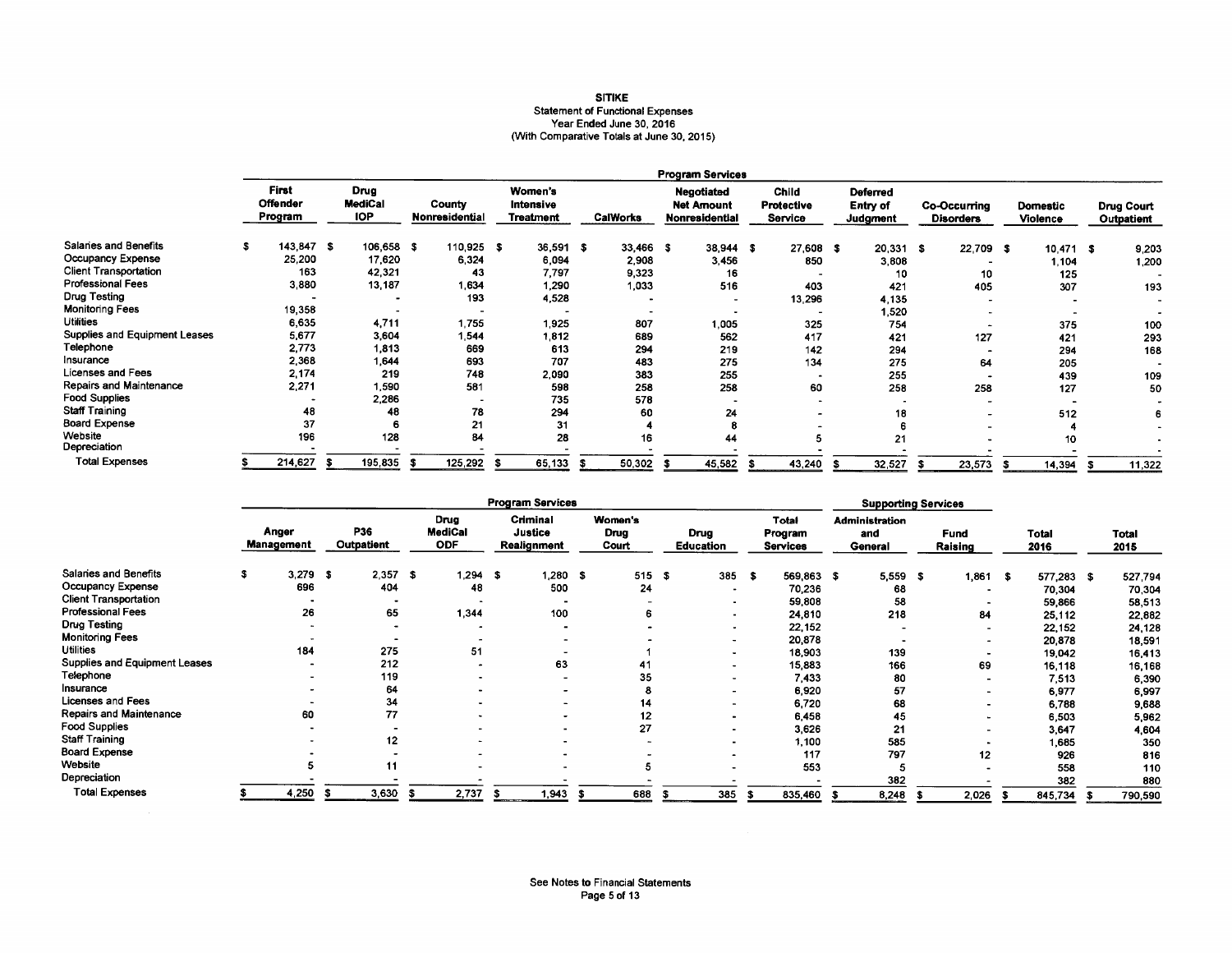### SITIKE

Statement of Cash Flows Year Ended June 30, 2016

(With Comparative Totals at June 30, 2015)

|                                                                                               | 2016          |    | 2015      |
|-----------------------------------------------------------------------------------------------|---------------|----|-----------|
| <b>CASH FLOWS FROM OPERATING ACTIVITIES</b>                                                   |               |    |           |
| Change in Net Assets                                                                          | \$<br>8,850   | -S | 38,228    |
| Adjustments to Reconcile Change in Net Assets<br>to Net Cash Provided by Operating Activities |               |    |           |
| <b>Reinvested Interest</b>                                                                    | (656)         |    | (252)     |
| Depreciation                                                                                  | 382           |    | 880       |
| (Increase) Decrease in Operating Assets                                                       |               |    |           |
| <b>Accounts Receivable</b>                                                                    | 23,855        |    | (10, 625) |
| <b>Prepaid Expenses and Deposits</b>                                                          | (752)         |    | 63        |
| Increase (Decrease) in Operating Liabilities                                                  |               |    |           |
| <b>Accounts Payable</b>                                                                       | 43,519        |    | (6,970)   |
| <b>Accrued Employee Benefits</b>                                                              | (3,969)       |    | 782       |
| Deferred Service Revenue                                                                      | (33, 150)     |    | (16,817)  |
| Net Cash Provided by Operating Activities                                                     | 38,079        |    | 5,289     |
| <b>NET INCREASE IN CASH</b>                                                                   | 38,079        |    | 5,289     |
| <b>CASH, Beginning of Year</b>                                                                | 227,262       |    | 221,973   |
| <b>CASH, End of Year</b>                                                                      | \$<br>265,341 | S  | 227,262   |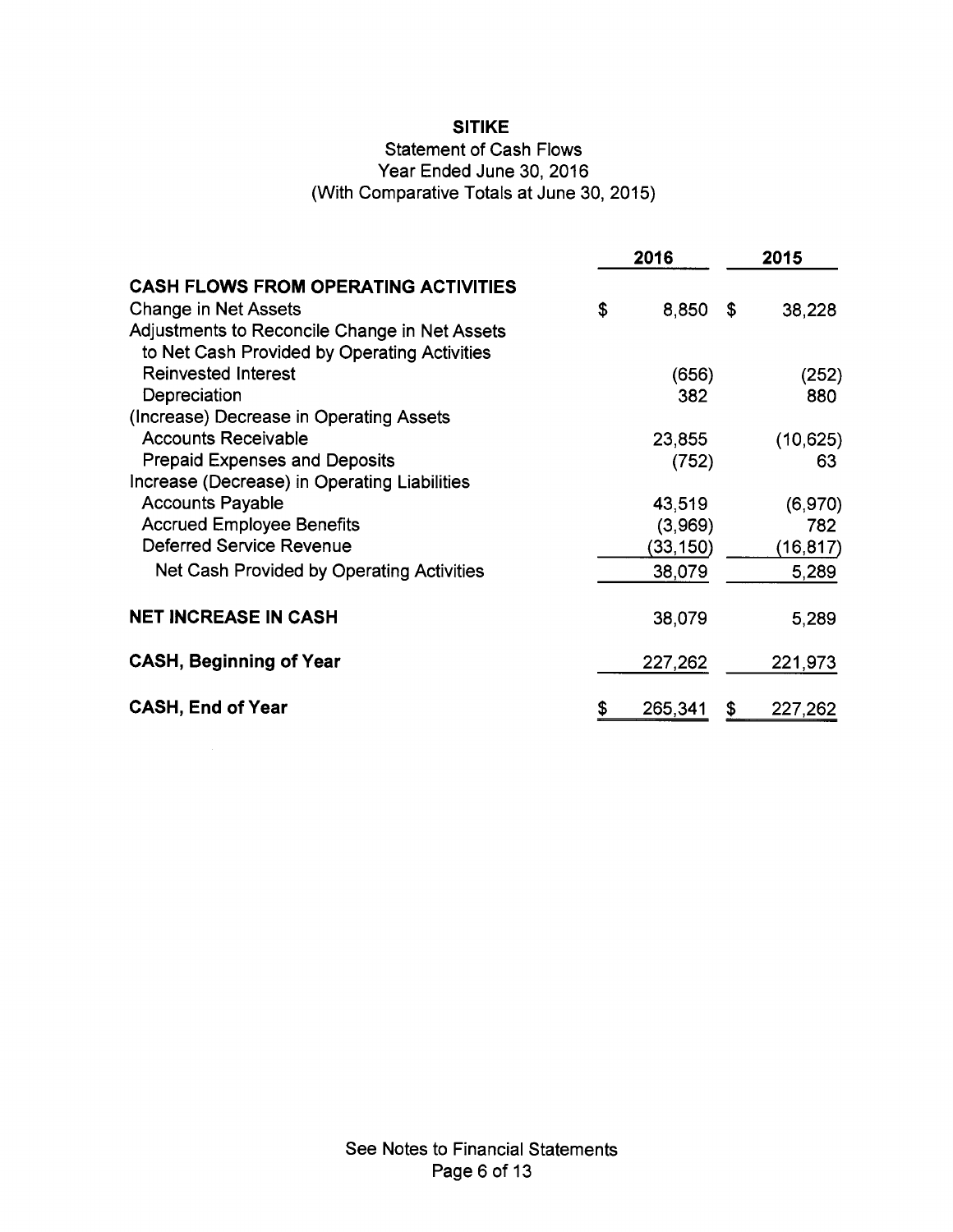### **SITIKE** Notes to Financial Statements June 30, 2016

#### 1. Nature of Activities

Sitike is a California-based nonprofit organization, founded in 1988, that provides outpatient abuse and mental health treatment to adult residents of San Mateo County and the surrounding Bay Area communities. Our mission is to provide community-based counseling and education in a safe and healing environment that embraces the cultural and emotional needs of every client and to help people find hope, resiliency and life-affirming change.

#### Summary of Significant Accounting Policies 2.

**Basis of Accounting** – The financial statements of Sitike have been prepared on the accrual basis of accounting and accordingly reflect all significant receivables, payables, and other liabilities.

Cash and Cash Equivalents - For the purposes of the Statement of Cash Flows, Sitike considers al! highly liquid investments with an initial maturity of three months or less to be cash equivalents.

Accounts Receivable - No allowance for doubtful accounts is considered necessary since the receivables relate primarily to governmental agencies, and all receivables were subsequently collected.

Accounting for Contributions - Sitike reports information about its financial position and activities according to three classes of net assets: unrestricted, temporarily restricted, and permanently restricted. Unrestricted contributions are recognized as an increase in unrestricted net assets when received. Donor restricted contributions are reported as increases in temporarily or permanently restricted net assets, depending on the nature of the donor-imposed restriction. When restrictions are satisfied, either by the passage of time or by accomplishing the purpose, the temporarily restricted net assets are reclassified to unrestricted net assets and reported in the activity statement as net assets released from restrictions. When restrictions are satisfied in the same accounting period that the contribution is received, both the revenue and the related expenses are reported in the unrestricted net asset class. There were no temporarily or permanently restricted net assets at June 30, 2016.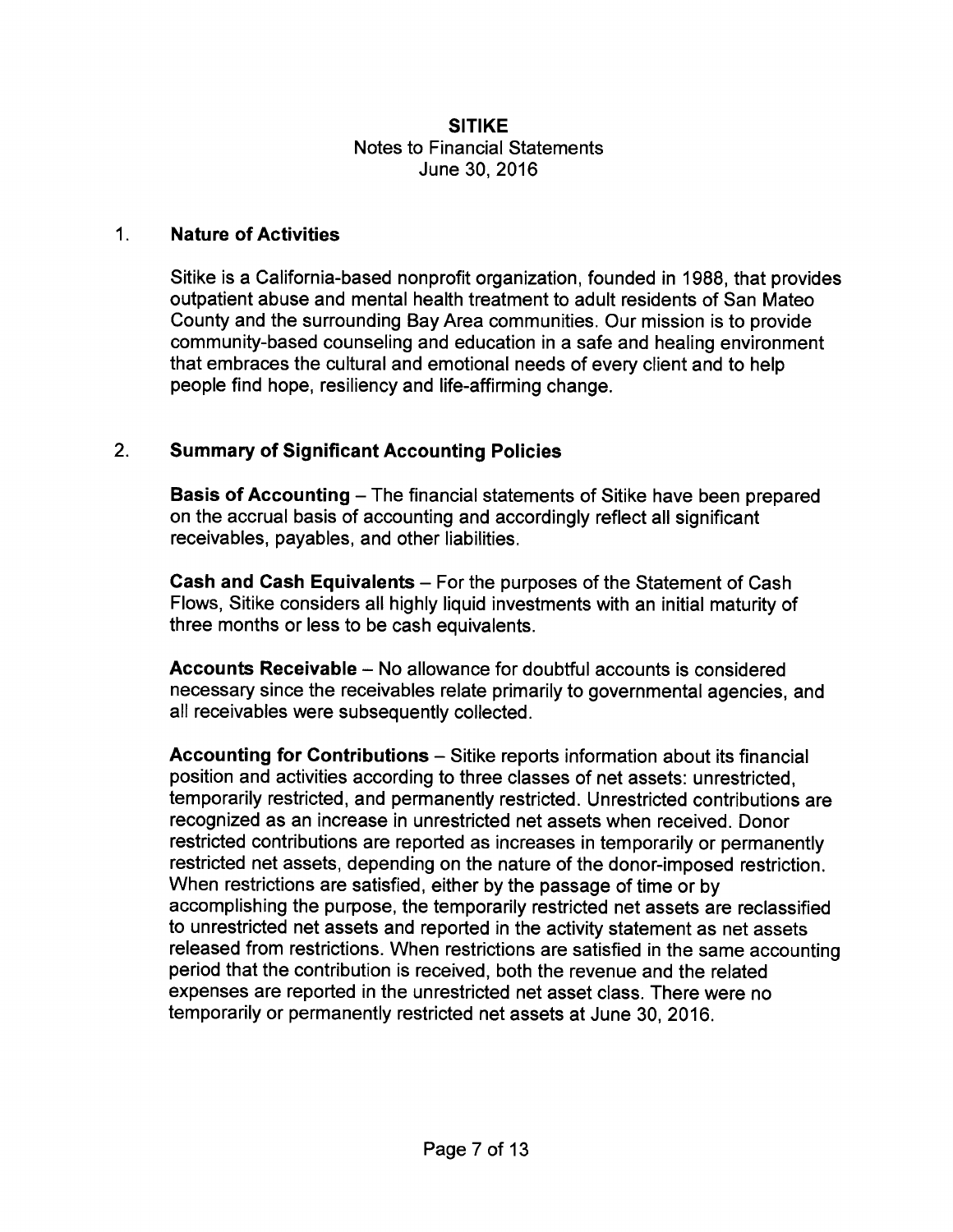SITIKE Notes to Financial Statements June 30, 2016 (Continued)

## 2. Summary of Significant Accounting Policies (continued)

Property and Equipment – Acquisitions of property and equipment in excess of \$2,000 are capitalized. Property and equipment are carried at cost, or, if donated, at the approximate fair value at the date of donation. Depreciation is computed using the straight-line method over the estimated useful lives of the related assets.

CIient Fees - Fees are charged for treatment and services provided by Sitike. Due to the uncertain nature of collection of these fees, revenue is recognized only when cash is received.

Contributed Services - Contributions of services are recognized when received if such services (a) create or enhance non-financial assets, (b) require specialized skills, and (c) are provided by individuals possessing those skills, and would typically need to be purchased if not donated. Sitike pays for most services requiring specific expertise.

Donated Property and Equipment - Donations of property and equipment are recorded as support at their estimated fair value at the date of donation. Such donations are reported as unrestricted support unless the donor has restricted the donated asset to a specific purpose. Assets donated with explicit restrictions regarding their use and contributions of cash that must be used to acquire property and equipment are reported as restricted support. Absent donor stipulations regarding how Iong those donated assets must be maintained, Sitike reports expirations of donor restrictions when the donated or acquired assets are placed in service as instructed by the donor. Sitike reclassifies temporarily restricted net assets to unrestricted net assets at that time.

Fair Value of Financial Instruments - The carrying amounts of cash, accounts receivable, certificate of deposit, prepaid expenses and deposits, accounts payable, accrued expenses, and deferred service revenue, none of which are held for trading purposes, approximate the fair value due to the short-term maturities of those instruments.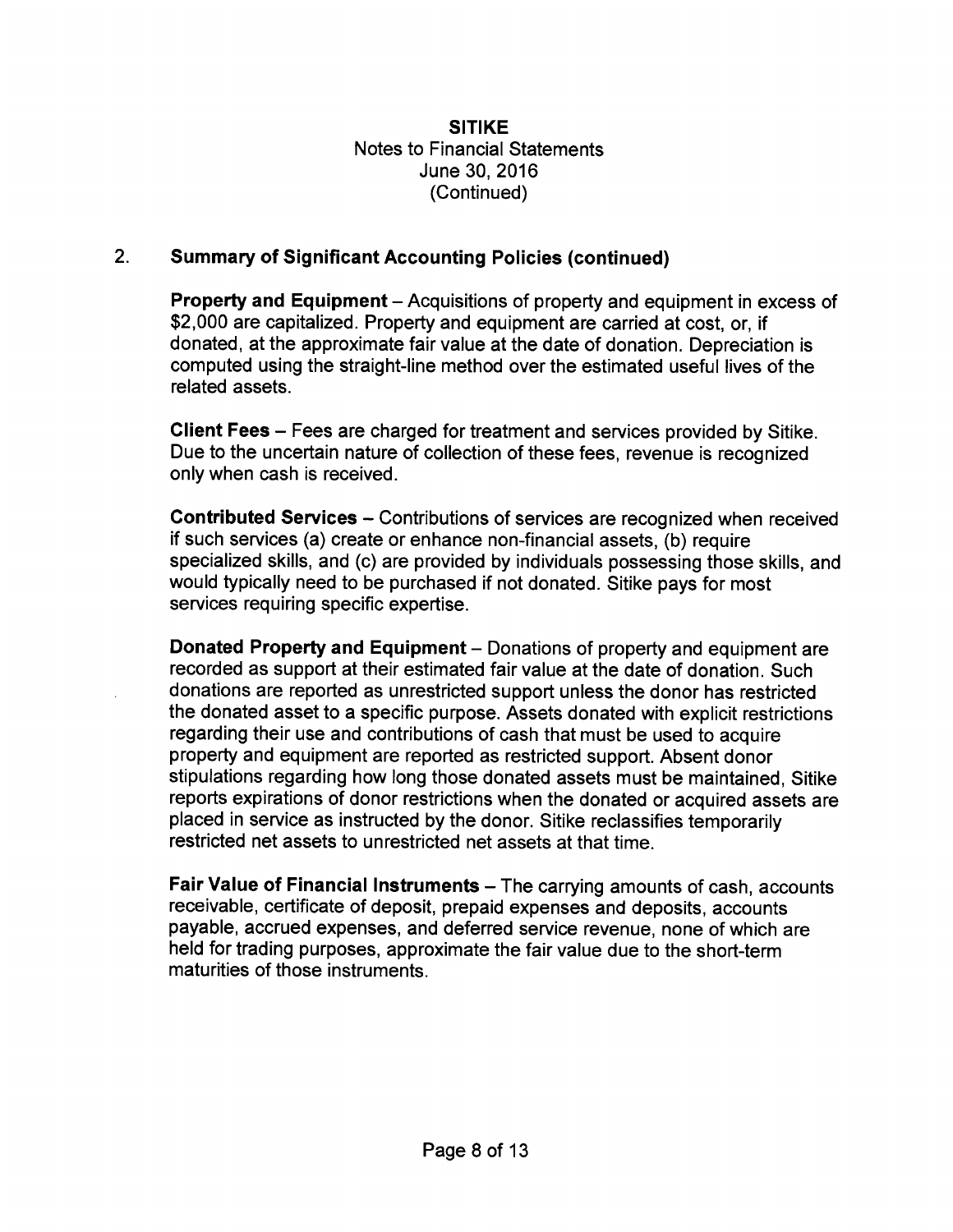SITIKE Notes to Financial Statements June 30, 2016 (Continued)

### 2. Summary of Significant Accounting Policies (continued)

Functional Allocation of Expenses – Expenses are charged to programs and supporting services on the basis of periodic time and expense studies as well as estimates made by Sitike's management. General and administrative expenses include those expenses that are not directly identifiable with any other specific function but provide for the overall support and direction of the organization.

Estimates - Management uses estimates and assumptions in preparing financial statements. Those estimates and assumptions affect the reporting amounts of assets and liabilities, the disclosure of contingent assets and liabilities, and the reported revenues, support, and expenses. Actual results could differ from those estimates.

lncome Taxes - Sitike is exempt from federal income taxes under Internal Revenue Code Section 501(c)(3) and California Revenue and Taxation Code Section 23701d. In addition, Sitike also qualifies for the charitable contribution deduction under Section  $170(b)(1)(A)(vi)$  and has been classified as an organization other than a private foundation under Section 509(a)(1).

Sitike recognizes the effect of income tax positions only if those positions are more likely than not to be sustained. Sitike does not believe its financial statements include any uncertain tax positions.

Sitike's exempt organization returns are generally subject to examination by federal and state tax authorities for three and four years, respectively, after filing.

Comparative Totals - The financial statements include certain prior year summarized comparative information in total but not by net asset class. Such information does not include sufficient detail to constitute a presentation in conformity with generally accepted accounting principles. Accordingly, such information should be read in conjunction with Sitike's financial statements for the year ended June 30, 2015, from which the summarized information was derived.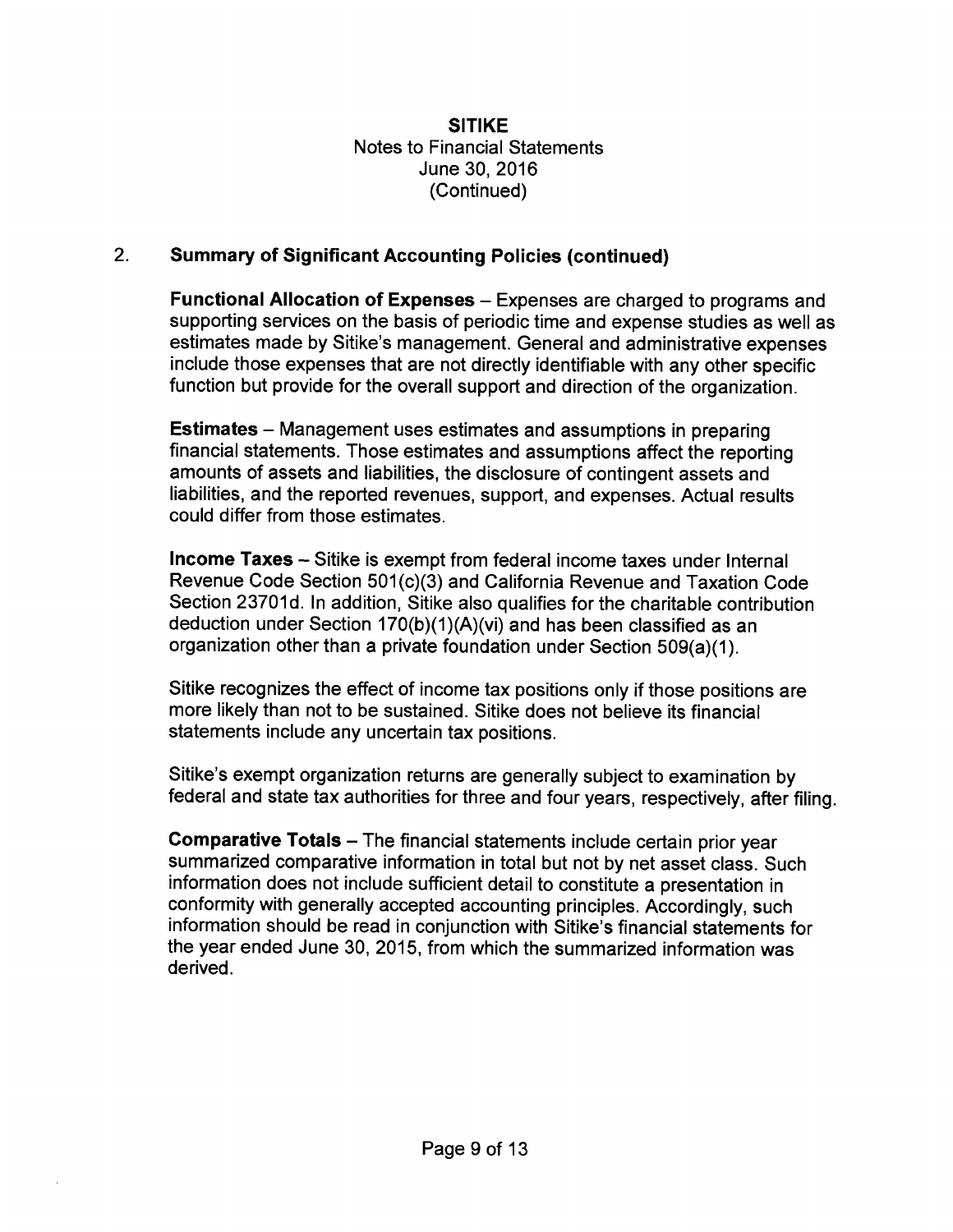SITIKE Notes to Financial Statements June 30, 2016 (Continued)

#### 3. Goncentration of Gredit Risk

Sitike maintains cash balances at three financial institutions. Accounts at these institutions are insured up to \$250,000. At June 30, 2016, Sitike had no uninsured cash balances.

Contracts with the County of San Mateo accounted for 61% of Sitike's revenues and support for the fiscal year ended June 30, 2016 and 93% of its accounts receivable at June 30, 2016.

#### Certificate of Deposit 4.

Sterling Bank and Trust, \$101,333, 1 year certificate of deposit, earning interest at 0.50%, matured July 2016. The certificate was renewed at maturity with a new due date of July 2017.

### 5. Property and Equipment

| <b>Furniture and Equipment</b><br>Leasehold Improvements | \$53,529<br>168,244   |
|----------------------------------------------------------|-----------------------|
| <b>Less Accumulated Depreciation</b>                     | 221,773<br>(220, 500) |
| Property and Equipment – Net                             | \$ 1,273              |

Depreciation expense for the year ended June 30, 2016 was \$382.

#### Retirement Plan 6.

Sitike has a 403(b) tax deferred annuity plan that provides retirement benefits to eligible employees. Employees are eligible to participate upon being hired and are permitted to contribute 100% of their compensation up to the maximum permitted by law. No matching contribution was made by Sitike for the year ended June 30, 2016.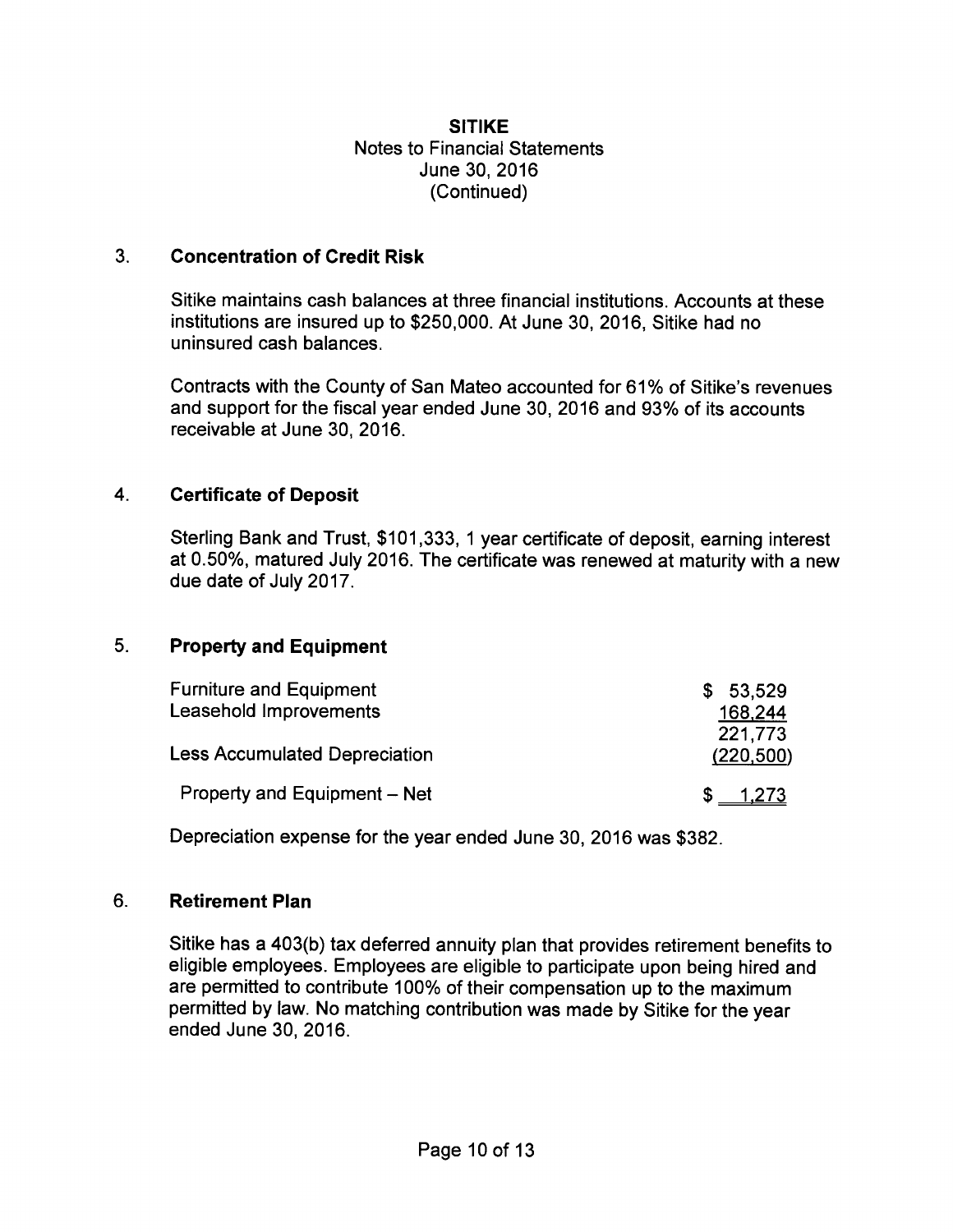SlTIKE Notes to Financial Statements June 30, 2016 (Continued)

### 7. Operating Lease Commitments

Sitike is obligated under a long-term Iease agreement for a copier extending to December 2018. For the year ended June 30, 2016, rent paid under the operating lease was \$4,031. Future minimum lease commitments are as follows:

| Year Ending June 30, |          |
|----------------------|----------|
| 2017                 | 4,267    |
| 2018                 | 4,267    |
| 2019                 | 2,134    |
| Total                | \$10,668 |

The lease on the real property is currently on a yearly basis. For the year ended June 30, 2016, rent paid under this lease was \$70,304.

### 8. Contingent Liabilities

Sitike's grants and contracts are subject to inspection and audit by the appropriate governmental funding agencies. The purpose is to determine whether the program funds were used in accordance with their respective guidelines and regulations. The potential exists for disallowance of previously funded program costs. The ultimate liability, if any, which may result from these governmental audits cannot be reasonably estimated and, accordingly, Sitike has no provision for the possible disallowance of program costs on their financial statements.

### 9. Subsequent Events

Management has evaluated subsequent events through October 12,2016, the date which the financial statements were available to be issued, and determined that no reportable subsequent events occurred.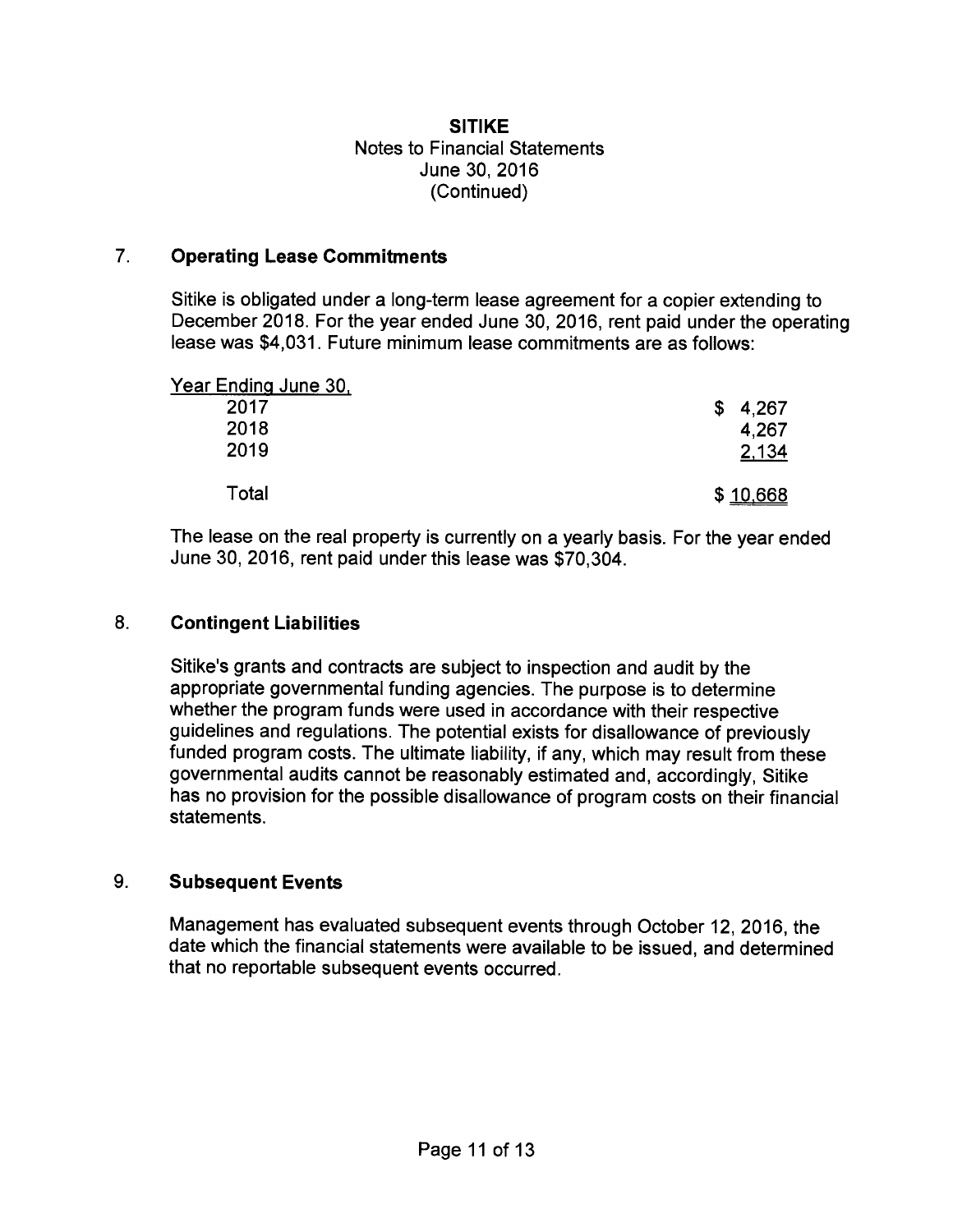

Partners Daniel J. Harrington, CPA Bruce J. Wright, CPA Michael J. Ellingson, CPA Principal Mitchell Richstone, CPA

### INDEPENDENT AUDITOR'S REPORT ON INTERNAL CONTROL OVER FINANCIAL REPORTING AND ON COMPLIANCE AND OTHER MATTERS BASED ON AN AUDIT OF FINANCIAL STATEMENTS PERFORMED IN ACCORDANCE WITH GOVERNMENT AUDITING STANDARDS

To the Board of Directors Sitike

We have audited, in accordance with the auditing standards generally accepted in the United States of America and the standards applicable to financial audits contained in Govemment Auditing Standards issued by the Comptroller General of the United States, the financial statements of Sitike (a nonprofit organization), which comprise the Statement of Financial Position as of June 30, 2016, and the related Statements of Activities, Functional Expenses, and Cash FIows for the year then ended, and the related Notes to Financial Statements, and have issued our report thereon dated October 12, 2016.

### lnternal Contro! over Financial Reporting

In planning and performing our audit of the financial statements, we considered Sitike's internal control over financial reporting (internal control) to determine the audit procedures that are appropriate in the circumstances for the purpose of expressing our opinion on the financial statements, but not for the purpose of expressing an opinion on the effectiveness of Sitike's internal control. Accordingly, we do not express an opinion on the effectiveness of Sitike's internal control.

A deficiency in internal control exists when the design or operation of a control does not allow management or employees, in the normal course of performing their assigned functions, to prevent, or detect and correct, misstatements on a timely basis. A material weakness is a deficiency, or a combination of deficiencies, in internal control, such that there is a reasonable possibility that a material misstatement of the entity's financial statements will not be prevented, or detected and corrected on a timely basis. A significant deficiency is a deficiency, or a combination of deficiencies, in internal control that is less severe than a material weakness, yet important enough to merit attention by those charged with governance.

Page 12 of 13